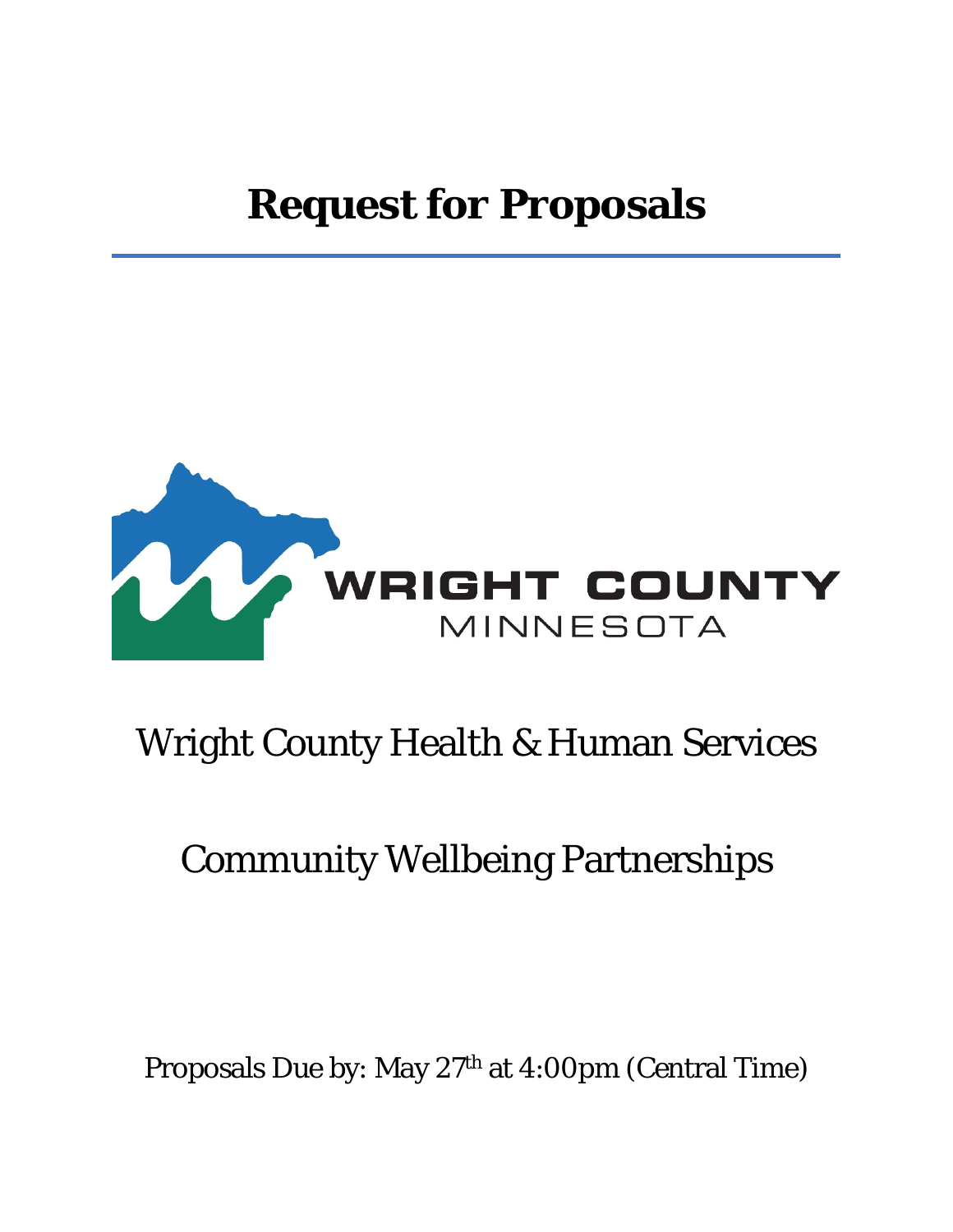April 28, 2022

To prospective applicants,

Attached is information about Request for Proposals (RFP) for qualified individuals and/or organizations in Wright County to implement projects that work towards changing current policies, systems or the physical environment to improve community wellbeing. Through this application process, Wright County Health and Human Services will award approximately \$100,000 in total. Selected projects will be funded for one year (June 2022 through June 2023). Applicants may apply for projects up to \$10,000.

Please review the RFP for details and consider submitting an application if you or your organization meet the qualifications and would like to be considered.

A Requests for Proposals Informational Session conference call (via Microsoft Teams) will be held on Wednesday, May 18<sup>th</sup>, at 1:00pm.

## **Requests for Proposals Informational Session :**

Microsoft Teams meeting **Join on your computer or mobile app [Click here to join the meeting](https://teams.microsoft.com/l/meetup-join/19%3ameeting_MDIyMjY5MDgtYjk5ZS00NWQ5LWI0MjctYjY1Zjg2Njg1ZDY2%40thread.v2/0?context=%7b%22Tid%22%3a%2286415e5d-c354-4974-a71e-158a0682c6ce%22%2c%22Oid%22%3a%220892b25d-63ad-4403-af1a-e6f28da808c3%22%7d) Or call in (audio only)** +1 320-460-1812,,292565827# United States, Alexandria Phone Conference ID: 292 565 827# [Find a local number](https://dialin.teams.microsoft.com/193ebfaf-cfd1-4be1-994d-0279ddb5d1a8?id=292565827) | [Reset PIN](https://mysettings.lync.com/pstnconferencing) [Learn More](https://aka.ms/JoinTeamsMeeting) | [Meeting options](https://teams.microsoft.com/meetingOptions/?organizerId=0892b25d-63ad-4403-af1a-e6f28da808c3&tenantId=86415e5d-c354-4974-a71e-158a0682c6ce&threadId=19_meeting_MDIyMjY5MDgtYjk5ZS00NWQ5LWI0MjctYjY1Zjg2Njg1ZDY2@thread.v2&messageId=0&language=en-US)

This conference call is not mandatory but will be your only chance to talk directly to staff about the RFP.

Individuals needing an interpreter for the pre-proposal conference call should contact the Keith Bennett, Wright County Health and Human Services Public Health at Keith.Bennett@co.wright.mn.us by May 16<sup>th</sup>. so that a reasonable accommodation can be made. Please include the subject line "Interpreter needed: Community Wellbeing RFP."

Questions regarding the RFP can be submitted to Keith.Bennett@co.wright.mn.us until Friday, May 27, 2022, at 12:00 p.m. When submitting a question via email, please include the subject line "Community Wellbeing RFP."

The completed application is due no later than 4:00 p.m. on Friday, May 27, 2022. Thank you for your consideration.

Sincerely,

Jami Goodrum Director of Health & Human Services Wright County, Minnesota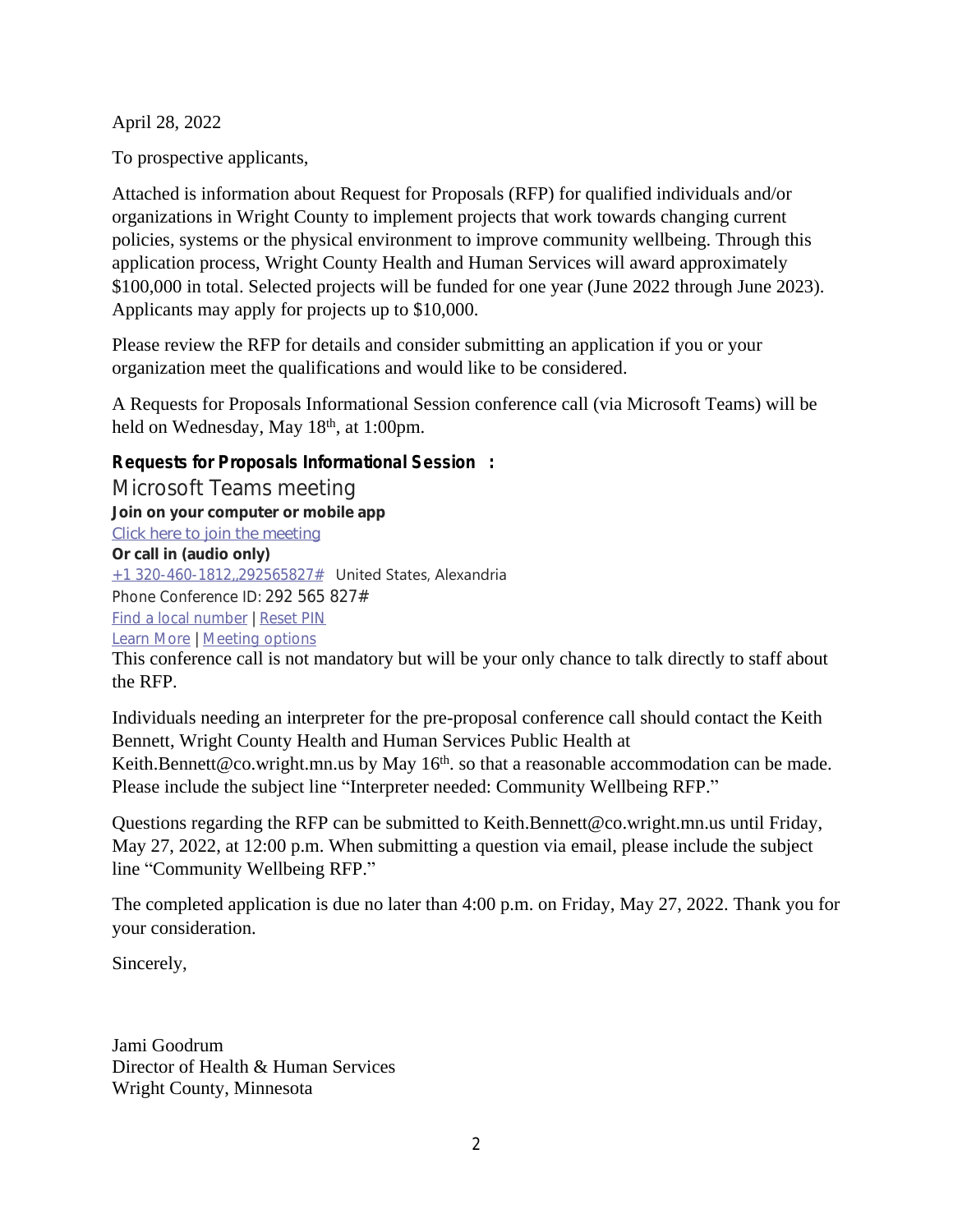## **REQUEST FOR PROPOSALS FOR Community Wellbeing**

**I. INVITATION**: It is the intention of Wright County DBA Wright County Health and Human Services to identify qualified individuals and/or organizations to implement projects that work towards changing policies, systems, or environments to improve community wellbeing. Wright County Health and Human Services makes this Request for Proposals (hereinafter referred to as the RFP) in order to select qualified individuals and/or organizations (hereinafter referred to as the Applicant) to provide projects to support community wellbeing (hereinafter called the Project). The Project is generally described in the "Overview", contained within this RFP, including descriptions of roles, responsibilities and relationship of the Applicant, City, and other parties involved in the Project.

**II. PRE-PROPOSAL CONFERENCE**: A virtual pre-proposal Microsoft TEAMS meeting will be held at 1:00pm, Central Time, on May 18<sup>th</sup>.

Individuals needing an interpreter for the Requests for Proposals Informational Session conference call should contact the Keith Bennett, Wright County Health and Human Services Public Health at Keith.Bennett@co.wright.mn.us by Monday, May 16, 2022, so that a reasonable accommodation can be made. Please include the subject line "Interpreter needed: Community Wellbeing RFP."

**III. PROPOSAL DUE DATE:** All proposals must be submitted electronically through the Wright County Health & Human Services Website. If you need further assistance with the application, please send an email to Keith.Bennett@co.wright.mn.us

**IV. PROPOSAL SUBMISSION INSTRUCTIONS:** Completed applications are due by 4:00 p.m. (Central Time) on Friday, May 27, 2022. All proposals must be submitted electronically through the Wright County Health & Human Services Website.

**V. PROPOSAL FORMAT:** The Applicant shall provide the appropriate information in sufficient detail. Please submit online.

To allow for easier comparison of proposals during evaluation, proposals should contain the following sections and be arranged in consecutive order.

- 1. Description of proposed project.
- 2. How Applicant will identify project success.
- 3. Experience and Capacity Describe background and related experience demonstrating ability to implement proposed project.
- 4. Description of project sustainability.
- 5. Budget Indicate proposed cost of project including a description of how costs were determined.

## **VI. EVALUATION OF PROPOSALS – SELECTION OF APPLICANT(S)**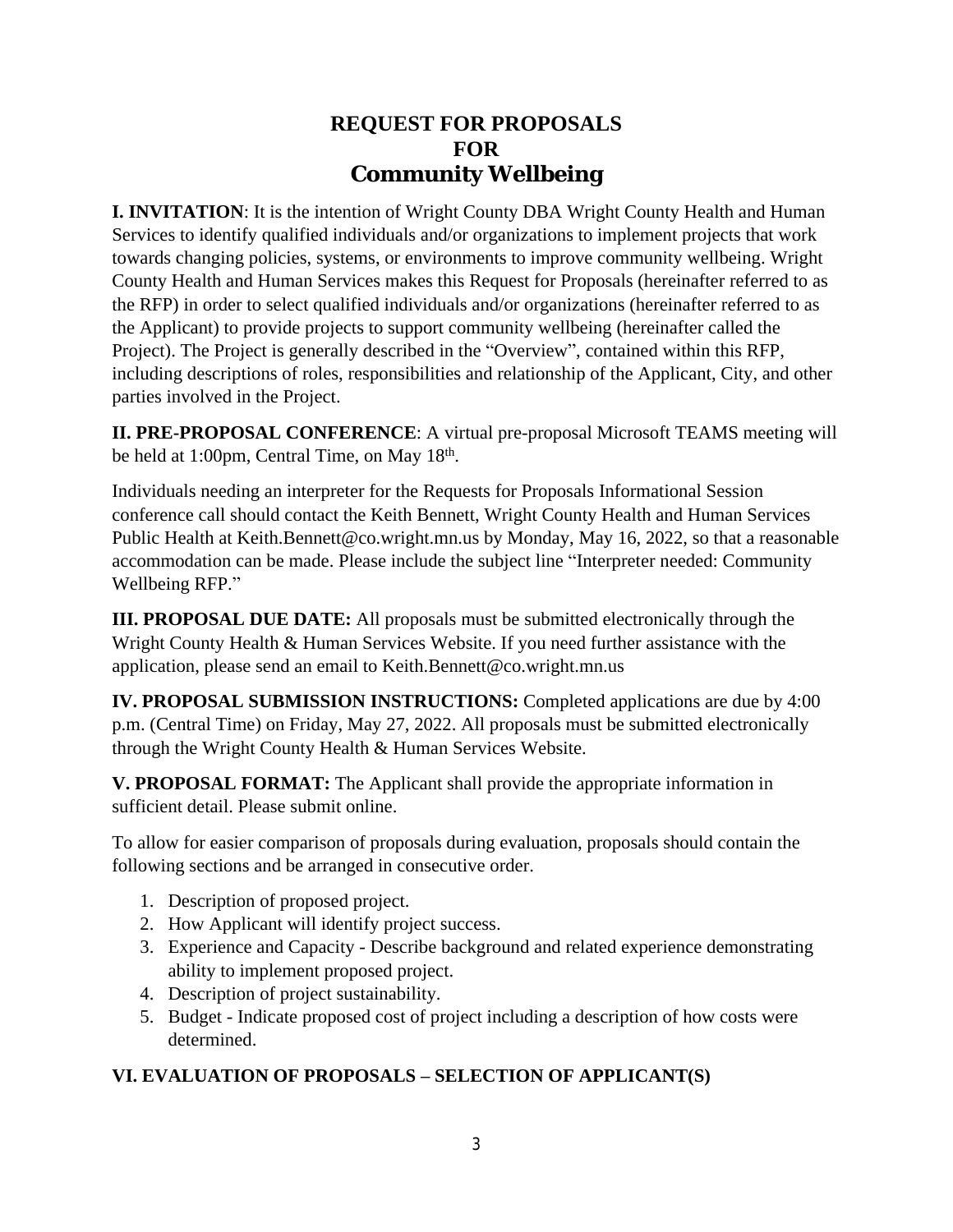Proposals will be reviewed by an Evaluation Panel made up of representatives of Wright County Health and Human Services and community partners. The Evaluation Panel will objectively review and discuss thoroughly. Some examples of review include, but are not limited to:

- A. Quality, thoroughness, and clarity of proposal
- B. Qualifications and experience
- C. Financial responsibility and capacity of applicant to meet funding requirements
- D. Cost of services proposed
- E. Sustainability of project after MHD funding has ended

**VII. SCHEDULE:** The following is a listing of key Proposal and Project milestones and duration:

| <b>RFP Release</b>                                      | Tuesday, May 2, 2022                      |
|---------------------------------------------------------|-------------------------------------------|
| <b>Requests for Proposals Informational</b><br>Session: | 1:00pm Wednesday, May $18th$ , 2022       |
| Microsoft Teams meeting                                 |                                           |
| Join on your computer or mobile app                     |                                           |
| Click here to join the meeting                          |                                           |
| Or call in (audio only)                                 |                                           |
| $+1$ 320-460-1812, 292565827# United States,            |                                           |
| Alexandria                                              |                                           |
| Phone Conference ID: 292 565 827#                       |                                           |
| <b>Find a local number   Reset PIN</b>                  |                                           |
| <b>Learn More   Meeting options</b>                     |                                           |
| <b>Questions on RFP Due by</b>                          | 12:00 p.m. on Friday, May 27, 2022        |
| Proposals due by                                        | 4:00 p.m. on Friday, May 27, 2022         |
| <b>Estimated Applicant selection</b>                    | Monday, June 6, 2022                      |
| <b>Estimated services start date</b>                    | Friday, July 1, 2022                      |
| <b>Project Check-In</b>                                 | Multiple times during the year of project |
| <b>Estimated services end date</b>                      | Friday, June 30, 2023                     |
| <b>Project Summary Report</b>                           | Friday, July 14, 2023                     |

**VIII. Contract Agreement:** The contracting parties will be Wright County DBA Wright County Health and Human Services and each Applicant selected to provide the services as described herein. The selected proposal, along with the RFP and any counter proposal will be incorporated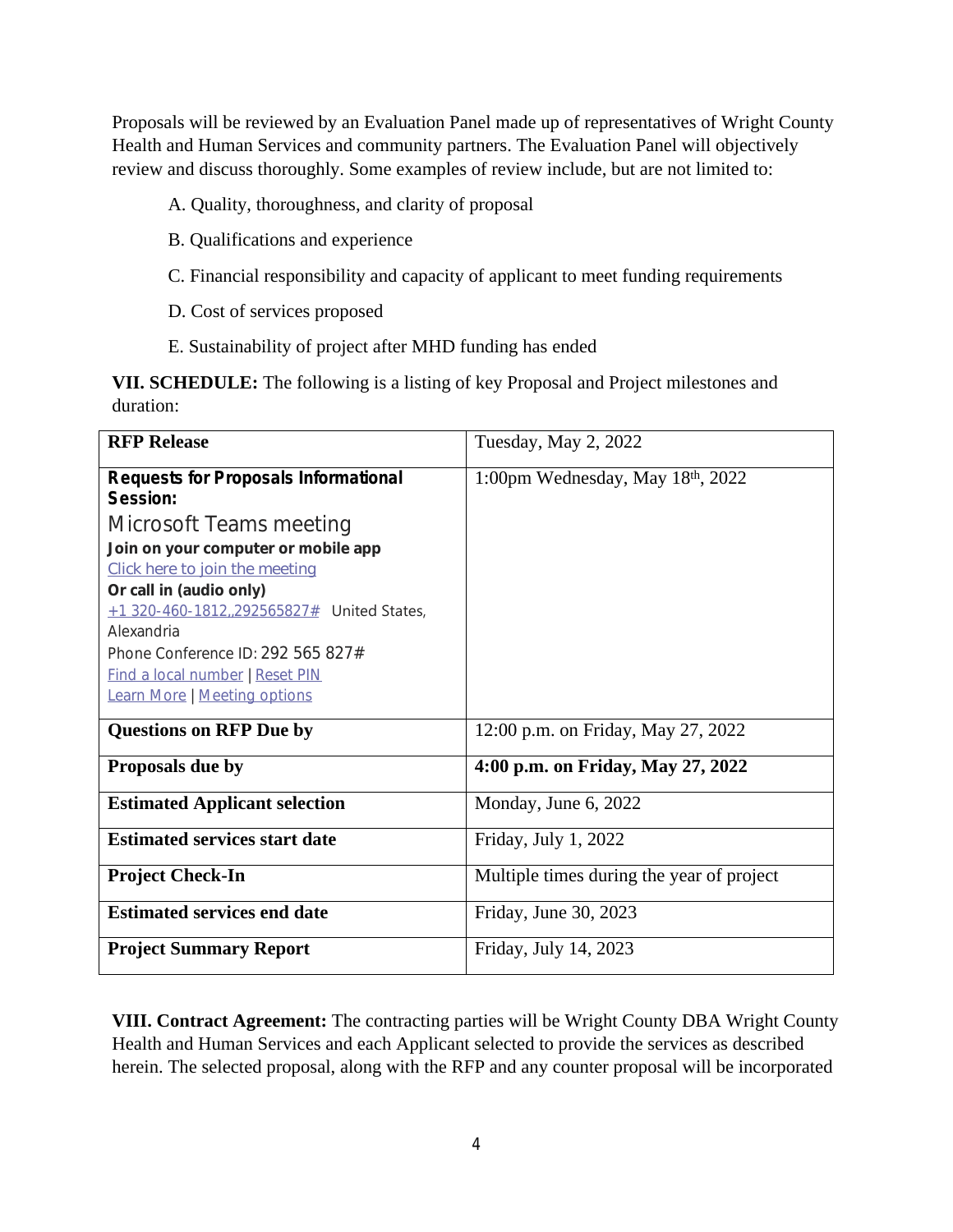into a formal agreement after negotiations. It is the intent of the County to award contract for a term of one (1) year.

Each Contractor does hereby agree that it will at all times hereafter, during the existence of this Contract, indemnify and hold harmless from any and all liability, loss, damages, costs, or expenses which may be claimed against Agency or Contractor (1) by reason of any service client's suffering personal injury, death, or property loss or damages either while participating in or receiving from the Contractor the care and services to be furnished by the Contractor under this Contract, or while on premises owned, leased, or operated by the Contractor, or while being transported to or from said premises in any vehicle owned, operated, leased, chartered, or otherwise Contracted for by the Contractor or any officer, agent, or employee thereof; or (2) by reason of any service client's causing injury to, or damage to, the property of another person during any time when the Contractor or any officer, agent, or employee thereof has undertaken or is furnishing the care and service called for under this Contract.

The Contractor shall ensure that neither it nor any of its owners, managers, or employees or its Subcontractors or the owners, managers, or employees of the Subcontractors assigned to provide services pursuant to this Contract have been debarred or excluded from Medicaid or any other federally funded health care program under the provisions of the Social Security Act, 42 USC 1320a-7.

Contractor guarantees that no officer, employee, owner, agent, subcontractor, or assignee shall have any interest in and will not acquire any interest, direct or indirect, that would conflict in any manner or degree with performance of this contract.

Upon approval of the Agency, the Contractor may hire employees and/or enter into subcontracts for performance of any of the services contemplated under this contract. All agreements in place with employees and subcontractors must contain provisions that make all employees and subcontractors subject to all of the requirements of this contract.

Insurance Requirement for the selected applicant unless a waiver is requested: The Contractor agrees that in order to protect itself, as well as Agency and the Minnesota Department of Human Services and Minnesota Department of Health, under the indemnity provisions set forth above, it will at all times during the term of this Agreement, keep in force the following insurance protection. Insurance requirement will be determined at the time of the application approval based on services that will be provided.

- $\Box$  General Liability with contractual liability coverage in the amount of the County's tort liability limits set forth in Minnesota Statute 466.04. The minimum limits should be
	- 1. \$1.5 million each occurrence
	- 2. \$3 million general aggregate
	- 3. \$3 million products and completed operations aggregate
- ☐ Contractor shall name Agency as an additional insured.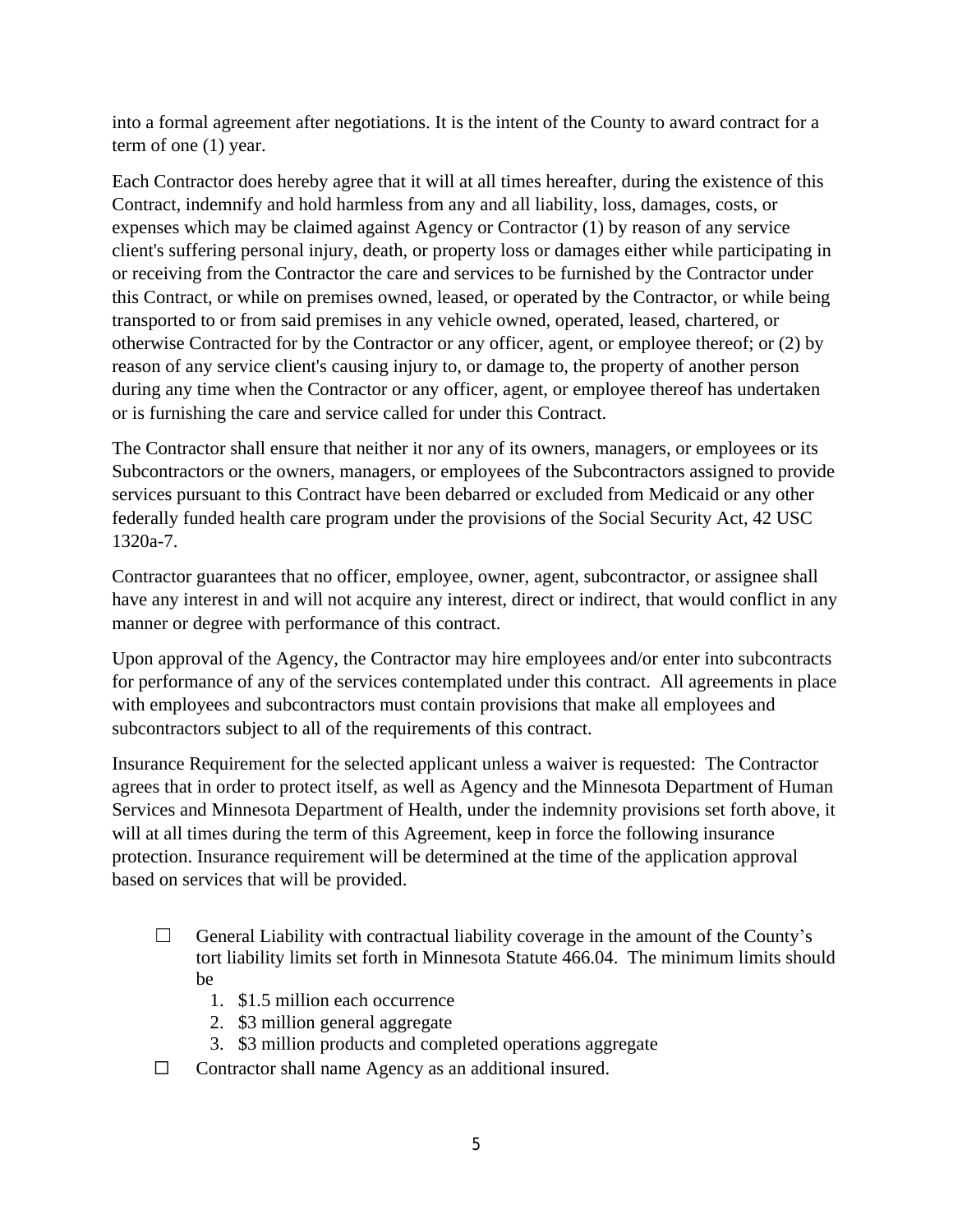- $\Box$  Worker's Compensation in the statutory amount. The minimum limits should be:
	- 4. Bodily injury by accident \$500,000 each incident
	- 5. Bodily injury by disease \$500,000 each employee
	- 6. Bodily injury by disease \$500,000 policy limit
- $\Box$  Professional Liability (errors and omissions) insurance coverage of
	- 7. \$2,000,000 per wrongful act or occurrence
	- 8. \$4,000,000 annual aggregate
- $\Box$  Automobile liability coverage when transportation of eligible recipients is provided by the Contractor. The minimum limits should be
	- 9. \$1,500,000 per occurrence and aggregate.
- ☐ Contractor shall name Agency as an additional insured.

**IX. REJECTION OF PROPOSALS:** The County does not promise to accept the lowest cost proposal and specifically reserves the right to reject any or all proposals, to waive any formal proposal requirements, to investigate the qualifications and experience of any Applicant, to reject any provisions in any proposal, to obtain new proposals, to negotiate the requested services and contract terms with any Applicant, or to proceed to do the work otherwise. Incomplete proposals and proposals not sufficiently detailed or not in acceptable form may be returned for completion or may be rejected by the County.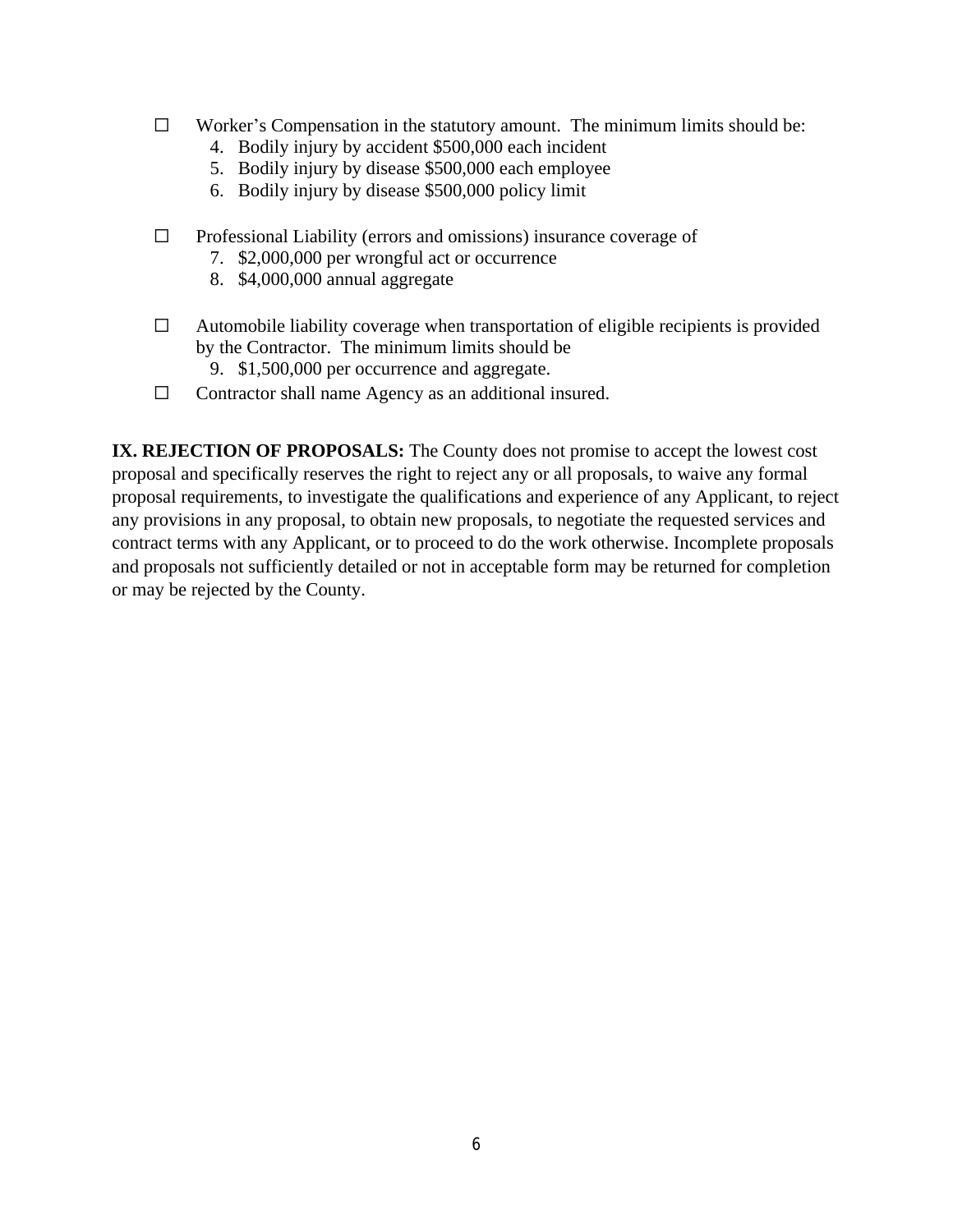#### **OVERVIEW**

## **Background**

Wright County Health and Human Services Department recognizes that trauma, injustice, health inequities, and other systemic forces create persistent barriers to individual and community wellbeing. In addition, the COVID-19 pandemic, community unrest, and social isolation have created increased stress in our communities. In response, multiple sectors (such as businesses, faith communities, health care, and social services) are implementing innovative strategies to improve community wellbeing. With this request for proposals, Wright County Health and Human Services seeks to support these efforts with funding for projects to support community wellbeing.

Wright County, Health and Human Services Department Public Health Division is using Minnesota Department of Health (MDH) Statewide Health Improvement Partnership (SHIP) funding to support community wellbeing projects in Wright County. Wright County Health and Human Services will evaluate these projects funded through this RFP to guide its future work to support community wellbeing.

## **Purpose of RFP**

The purpose of this RFP is to identify qualified individuals and/or organizations to implement projects that work towards changing policies, systems or environments to improve community wellbeing. A policy change may be at the local, organizational, or institutional level. A systems change is a change in the way things are "typically done." An environmental change is a change in the physical or built environment. The goal of this approach is to go beyond a singular event to implement projects that provide ongoing support for communities.

Following negotiations, multiple applicants may be selected for funding contracts. Through this process, up to \$100,000 could be awarded with individual projects up to \$10,000.

## **Funding Requirements**

Selected organizations will receive funding to complete the following activities:

• Implement a project working towards changing policies, systems and/or environments to improve community wellbeing.

• Participate in check-ins with Wright County Health and Human Services

• Project Summary Report: All project recipients will be asked to provide basic summary and project output activity reports to Wright County Health and Human Services. These reports will include information such as number of individuals reached, number of activities completed, an account of the use of funds, a description of accomplishments, and a description of challenges and lessons learned.

## **Project Funding**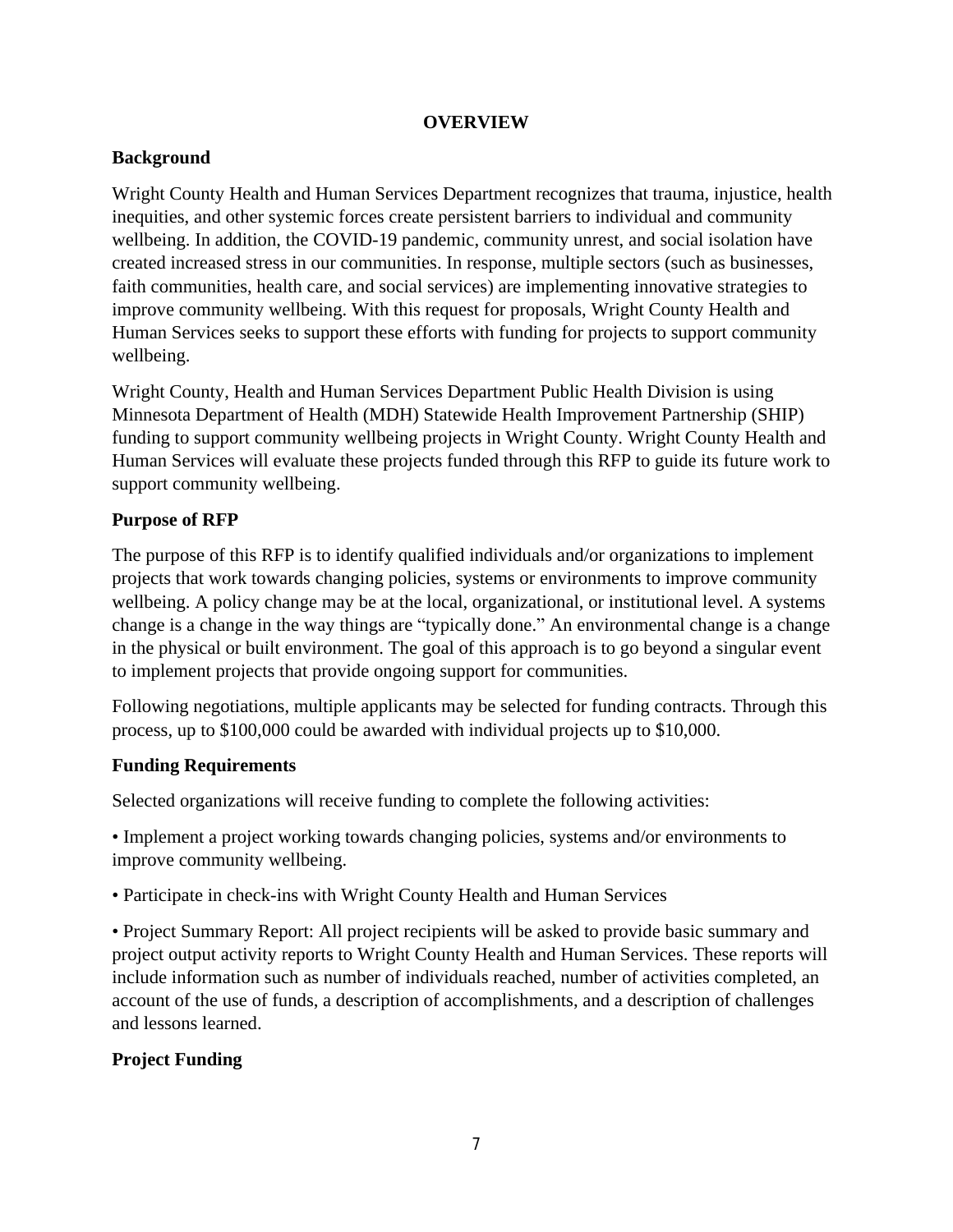It is anticipated that approximately \$100,000 will be awarded through this RFP, with individual projects up to \$10,000.

Projects funded will be funded for one (1) year (July 1, 2022 to June 30, 2023).

## **Agencies may apply for more than one project; please submit one application per project**.

Agencies or individuals may partner to submit a joint application. Please specify lead agency in the application; this agency will hold the contract with the Wright County, should the proposal be selected for funding.

Funds may be used for expenses associated with conducting approved activities including:

- staffing and fringe benefits
- staff time to attend trainings that link to project
- transportation
- printing and copying
- education and informational campaigns/outreach materials
- **NO** food purchases
- youth/community member stipends, and
- other items that serve to further the goal of project.

Ineligible costs include direct lobbying expenses, capital improvements or construction projects, rental of a facility for ongoing physical activity programming, purchase of equipment like computers, monitors, printers, telephones, vehicles, or similar, clothing.

## **Examples of Possible Projects:**

The table below contains examples of possible projects that could be proposed. Proposed projects should follow COVID-19 safety protocols, and may be in person, virtual, or hybrid, depending on current public health guidance and community preference.

Note the ideas below are only for example and are not meant to be exhaustive. Individuals and organizations are encouraged to propose projects that reflect their own expertise, experience, and knowledge of community.

**Examples of projects working towards Policy, Systems, or Environmental change to support community wellbeing\*** 

\*See **Definitions** for an explanation of a policy, system, or environmental change approach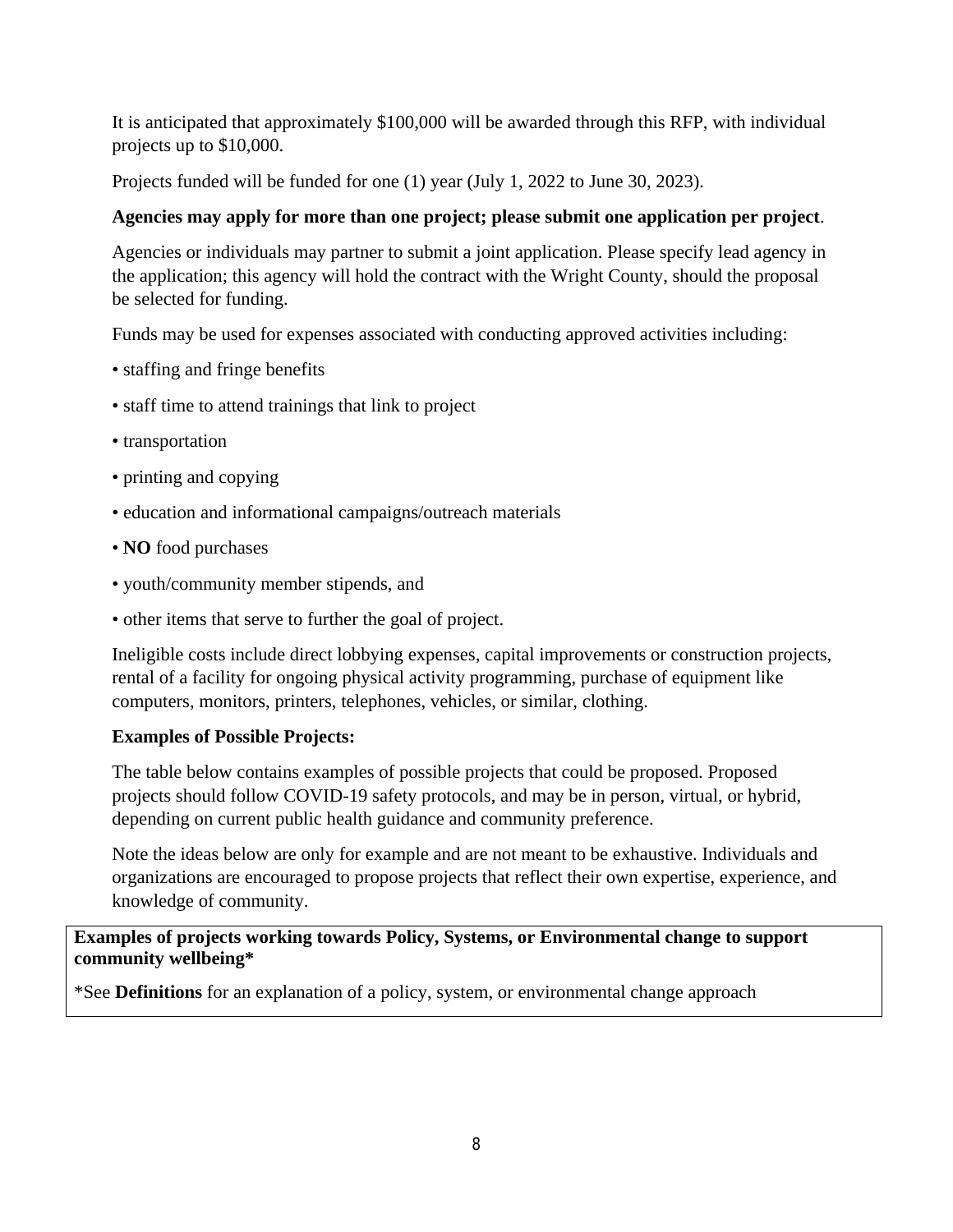Policy change: Create an organizational policy that incorporates screening for social isolation during the normal intake process for programs and services; provide referrals to resources to reduce social isolation for those found to be at-risk.

Policy change: Adopt organizational policies that decrease trauma for program participants and staff. Provide trauma-informed practices training and develop policies to implement lessons learned.

Policy change: Worksites incorporate mindfulness and stress relief training into employee training.

Policy change: Work with a community or organization to define what wellbeing means to them. Incorporate the definition into organizational policies and practices.

Environmental change: Implement a communications system (Facebook page, email system, slack channel, google form, constant contact, newsletter, or distribution list) for connecting about community events or opportunities.

Systems change: Create a buddy system where youth and elders are paired together to work on a neighborhood or community project.

Systems change: Develop a network of volunteers who can conduct regular virtual social calls/wellness checks with older adults who might be experiencing social isolation.

Systems change: Provide education / training on Adverse Childhood Experiences (ACEs) to staff, volunteers or program participants. Use the information learned in the training to develop systems to address trauma/ACEs.

Systems change: Implement a series of community healing circles that contribute to a culture/climate of healing across the county.

Environmental change: Modify your organizations existing in-person health and wellness classes/programs to be accessible virtually so that homebound seniors can participate; establish a system to provide tech equipment and training to seniors to ensure that they can participate in virtual classes easily

Environmental change: Set up places(s) where people can find resources to get connected.

Environmental change: Create spaces for intergenerational exchanges to increase knowledge of traditional culture, such as a library hour where elders read to children.

Environmental change: Schools create a healing garden and implement curriculum where students actively participate in the garden.

#### **Definitions:**

• **Community Resilience:** is the sustained ability of communities to withstand and recover from adversity.

• **Community Wellbeing:** is the combination of social, economic, environmental, cultural, and political conditions identified by individuals and their communities as essential for them to flourish and fulfil their potential (Wiseman and Brasher, 2008: 358). The components of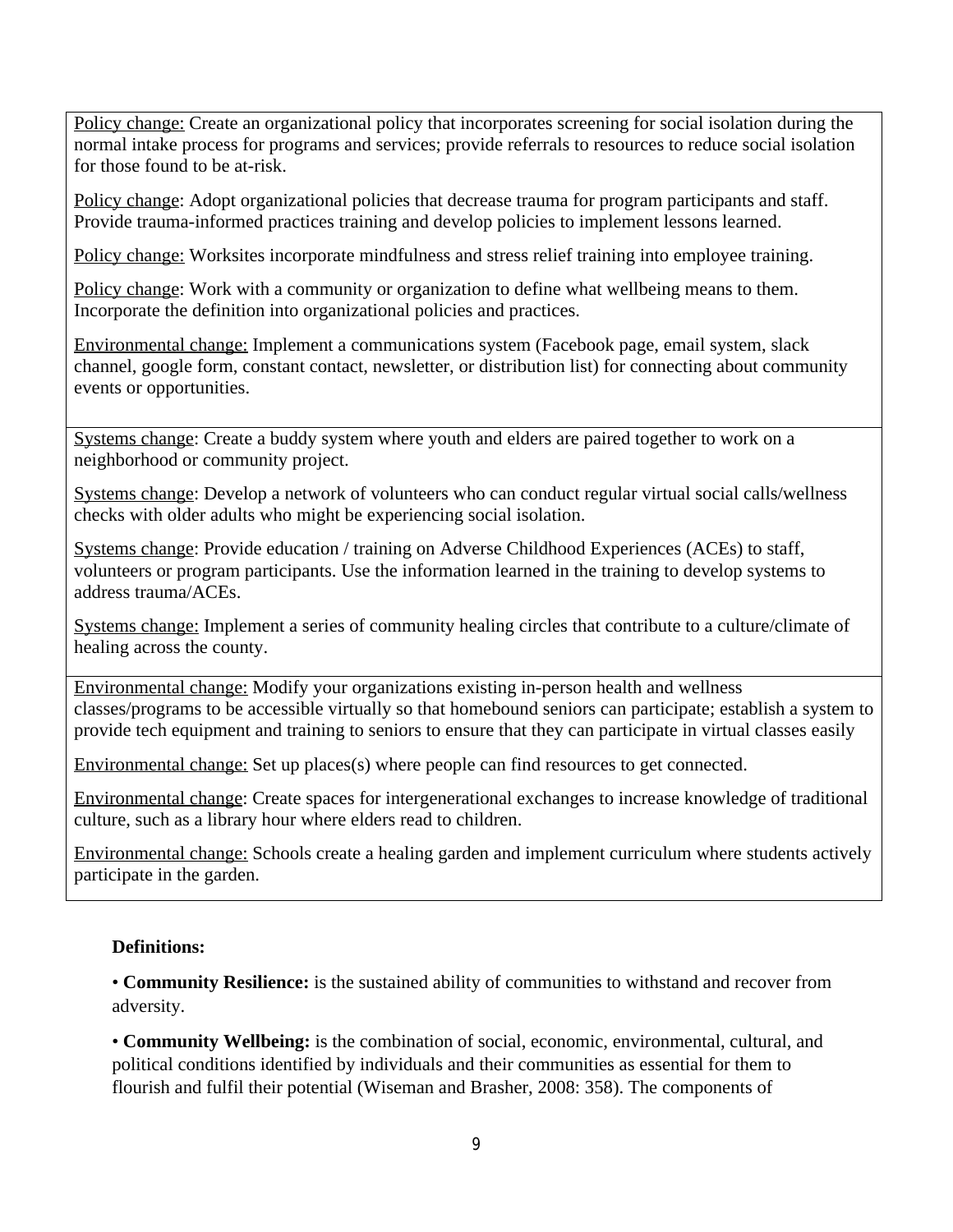community well-being are best determined in relation to local circumstances and challenges but typically cover a range of domains usually characterized as social, political, economic and cultural (whatworkswellbeing.org).

• **Cultural Connectedness**: The extent to which an individual is feeling connected to their culture. Culture may have many definitions. It generally refers to the cumulative deposit of knowledge, experience, beliefs, values, attitudes, meanings, hierarchies, religion, notions of time, roles, spatial relations, concepts of the universe, and material objects and possessions acquired by a group of people.

• **Healing**: Healing is an intensely personal, subjective experience involving a reconciliation of the meaning an individual ascribes to distressing events with his or her perception of wholeness as a person (Annals of Family Medicine).

• **Social Connectedness:** the feeling that you belong to a group and generally feel close to other people (Minnesota Department of Health).

• **Social Isolation**: the lack of social contacts and having few people to interact with regularly (National Institute on Aging).

• **Trauma**: Trauma is any type of distressing event or experience that can have an impact on a person's ability to cope and function. Trauma can result in emotional, physical, and psychological harm. Trauma may be acute, resulting from a single incident; chronic, resulting from repeated and prolonged events, such as domestic violence or abuse; or complex, resulting from exposure to varied and multiple traumatic events. Trauma is a pervasive, long-lasting public health issue that affects our workforce and systems. Like people, organizations are susceptible to trauma in ways that contribute to fragmentation, numbing, reactivity and depersonalization. (San Francisco Department of Public Health)

## **Policy, Systems, and Environmental Change Approach to Public Health:**

Proposed projects for this RFP should work towards a policy, systems and/or environmental change to improve community wellbeing.

• **Policies** are laws, ordinances, or rules, at the state, local or institution level. This includes an organization's policies and procedural guidelines.

- **Systems** are usually considered an institutional culture, or the way things are "typically done."
- **Environmental** changes are things that change the physical or built environment.

## **Eligibility**

The focus of this funding is on communities facing high health disparities. Eligible applicants include individuals, non-profit and for-profit organizations, faith-based organizations, business associations, and other agencies that serve Wright County residents, including but not limited to health care organizations, neighborhood organizations, youth groups, schools and/or school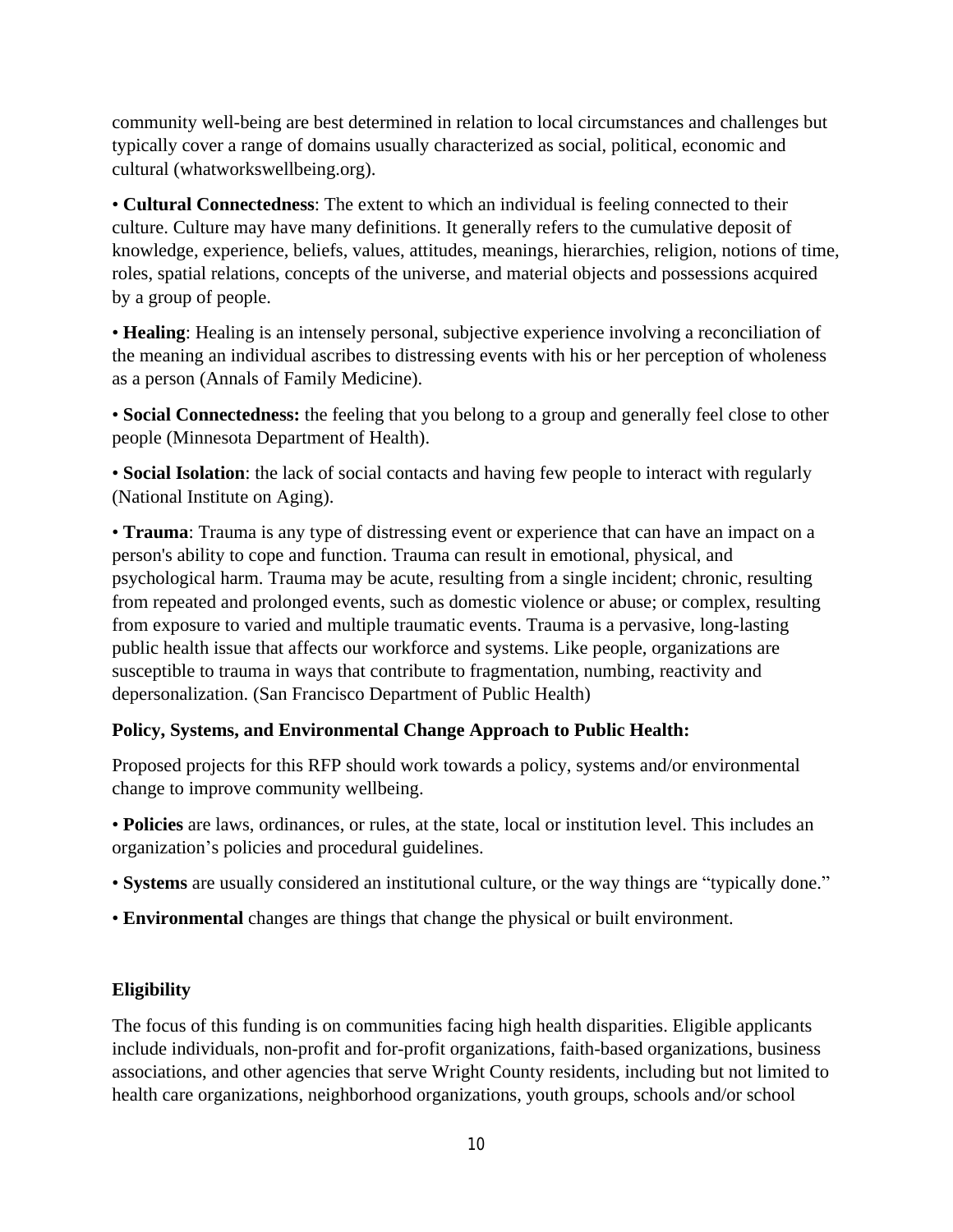programs, and other organizations serving a specific affinity group, cultural community, or geographic area (priority is given to an even geographical distribution of funds).

## **Application Instructions**

**The application documents MUST be submitted online** Your application must detail the names of all persons applying; the applicant's location and contact information; and answers to application questions. If partnering with other organization(s) or individual(s), please provide contact information for lead applicant, as well as project partner(s).

**All proposals must be submitted electronically through the Wright County Health & Human Services Website.** Completed applications, including answers to application questions and proposed budget, are due no later than Friday, May 27, 2022 at 4 p.m. via the Wright County Health & Human Services Website.

## **NOTE: Late Proposals will not be accepted**.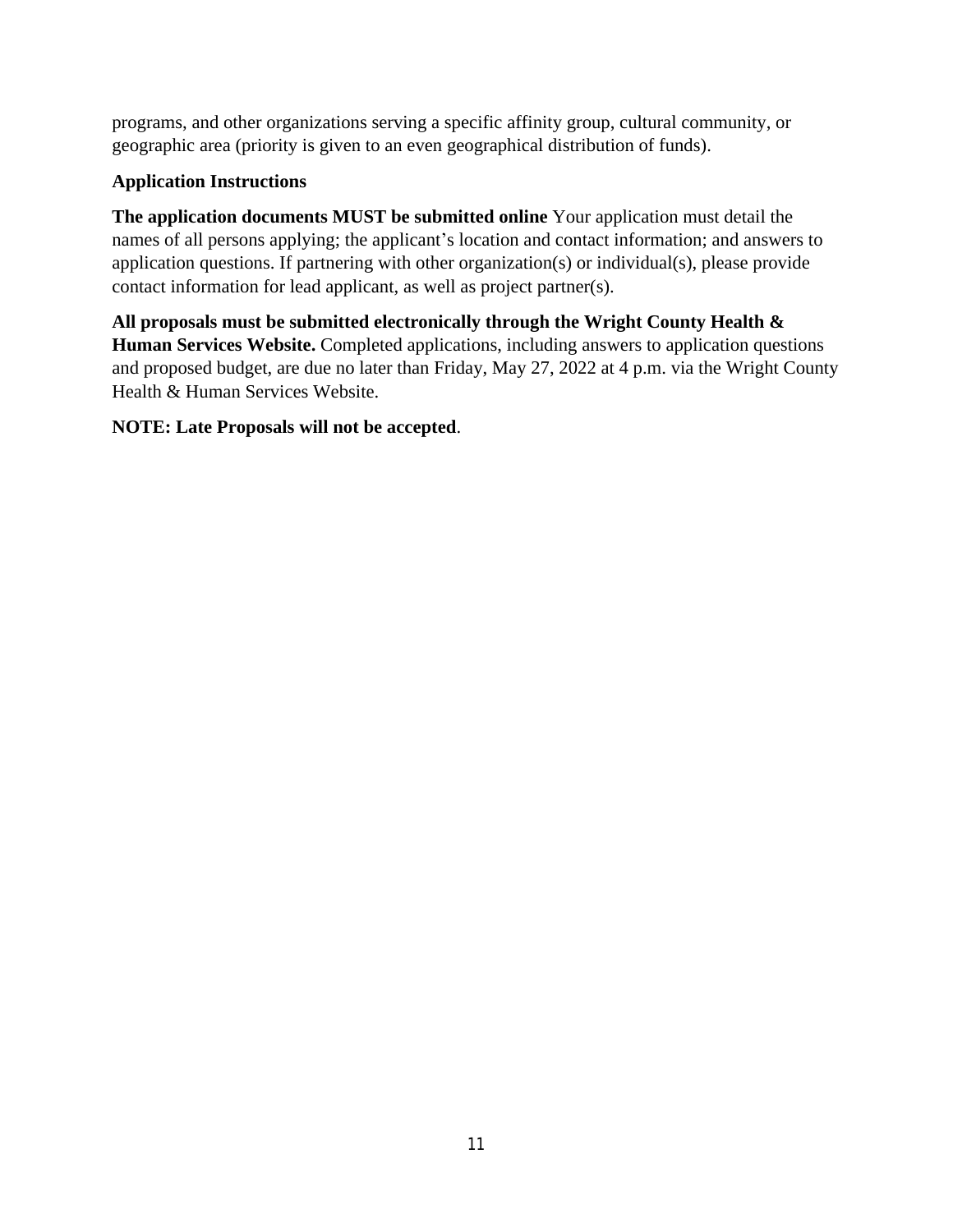## **APPLICATION PROCESS (ONLINE APPLICATION)**

*Applicants must submit:*

- A high-level description of their organization including mission and vision along with a statement of how their organization supports the development of a community wellbeing in Wright County.
- Examples of at least one community partnership to demonstrate ability to effectively build community and collaborate (could include description of current or past partnerships or letters of support)
- Copy of applicant's insurance policy meeting the guidelines listed above. If unable to meet the requirements also include a written request to waive these requirements.
- $\bullet$  W-9
- A detailed description of their proposed project including:
	- o Geographic area of Wright County this project would serve
	- o Age-range or phase of lifespan their project directly impacts
	- o Age-range or phase of lifespan their project may indirectly impact
	- o Description of health equity approach including specific higher needs populations the project directly impacts
	- o Proposed Policy, System, and/or Environmental change this project intends to promote or develop
- A list of intended outcomes including a proposal for how outcomes would be measured
- A budget
- A sustainability plan to ensure that project efforts will continue beyond initial funding

## **Organization Information**

**(If this is a joint application, please include information for lead applicant, as well as partners)**

#### **Name of Applicant:**

#### **Applicant address:**

## **Applicant Phone:**

**Website:**

## **Primary Contact Name and Title:**

## **Primary Contact Phone:**